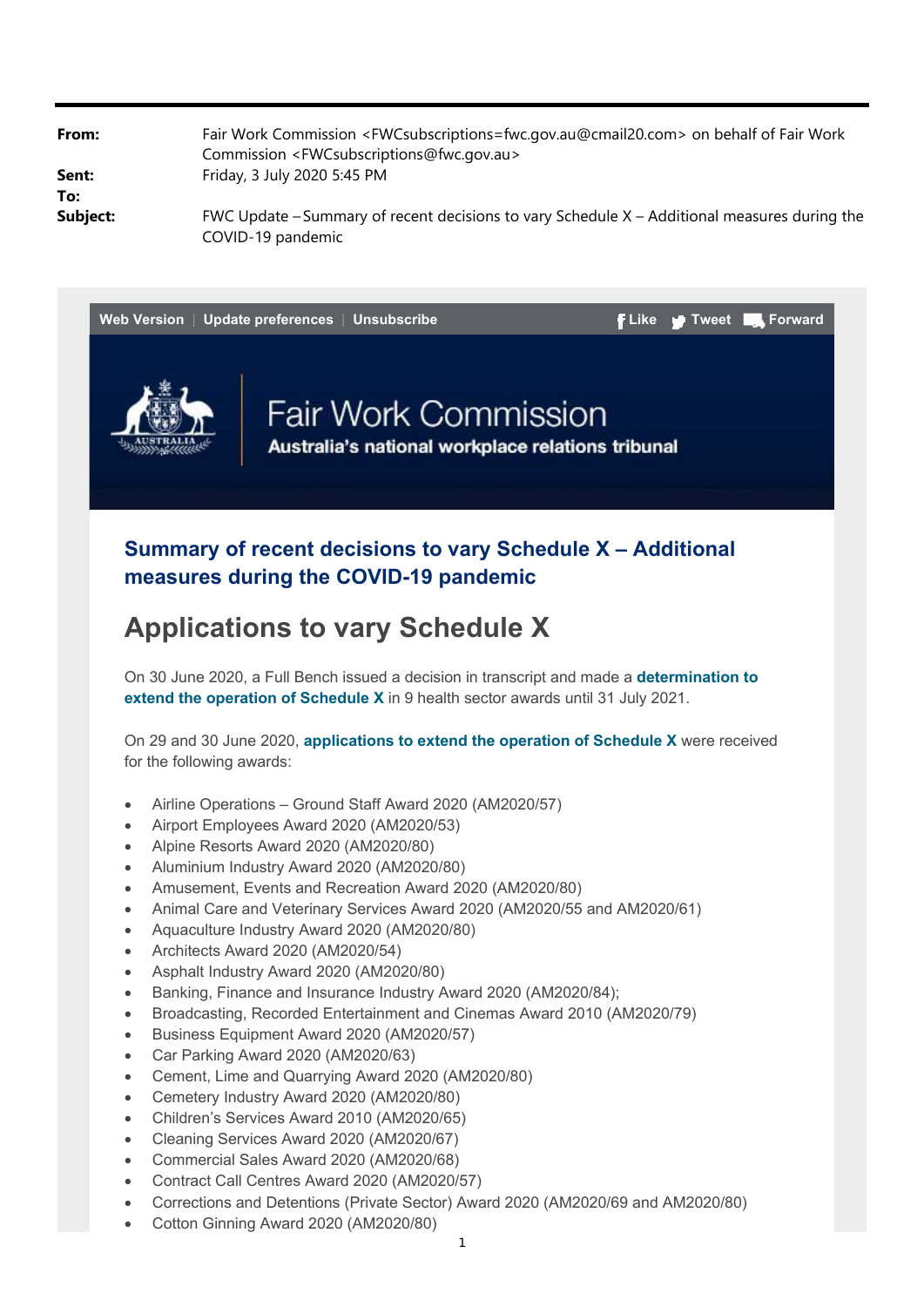- Dry Cleaning and Laundry Industry Award 2020 (AM2020/81)
- Educational Services (Post-Secondary Education) Award 2020 (AM2020/82)
- Electrical Power Industry Award (AM2020/58)
- Fitness Industry Award 2010 (AM2020/80)
- Food, Beverage and Tobacco Manufacturing 2010 (AM2020/70)
- Funeral Industry Award 2010 (AM2020/71)
- Gardening and Landscaping Services Award 2020 (AM2020/80)
- Higher Education Industry-General Staff-Award 2020 (AM2020/57)
- Horse and Greyhound Training Award 2020 (AM2020/80)
- Horticulture Award 2010 (AM2020/80)
- Hospitality Industry (General) Award 2020 (AM2020/72)
- Journalists Published Media Award 2020 (AM2020/79)
- Labour Market Assistance Industry Award 2020 (AM2020/57)
- Legal Services Award 2020 (AM2020/57)
- Local Government Industry Award 2020 (AM2020/56 and AM2020/57)
- Meat Industry Award 2020 (AM2020/80)
- Miscellaneous Award 2020 (AM2020/73)
- Nursery Award 2020 (AM2020/80)
- Pastoral Award 2010 (AM2020/80)
- Pest Control Industry Award 2020 (AM2020/80)
- Pharmaceutical Industry Award 2010 (AM2020/80)
- Poultry Processing Award 2020 (AM2020/80)
- Premixed Concrete Award 2020 (AM2020/80)
- Professional Diving Industry (Recreational) Award 2020 (AM2020/80)
- Professional Employees Award 2020 (AM2020/59)
- Racing Clubs Events Award 2010 (AM2020/80)
- Racing Industry Ground Maintenance Award 2020 (AM2020/80)
- Rail Industry Award 2020 (AM2020/57)
- Registered and Licensed Clubs Award 2010 (AM2020/75)
- Restaurant Industry Award 2020 (AM2020/74)
- Salt Industry Award 2010 (AM2020/80)
- Seafood Processing Award 2020 (AM2020/80)
- Security Services Industry Award 2020 (AM2020/76)
- Silviculture Award 2020 (AM2020/80)
- State Government Agencies Award 2020 (AM2020/60)
- Sugar Industry Award 2020 (AM2020/80)
- Textile, Clothing, Footwear and Associated Industries Award 2010 (AM2020/81)
- Timber Industry Award 2010 (AM2020/81)
- Vehicle Repair, Retail and Services Award 2020 (AM2020/83)
- Waste Management Award 2020 (AM2020/80)
- Water Industry Award 2020 (AM2020/77, AM2020/64 and AM2020/57)
- Wine Industry Award 2010 (AM2020/78) and
- Wool Storage, Sampling and Testing Award 2010 (AM2020/80).

On 1 July 2020, the Commission issued a **decision ([2020] FWCFB 3444**) outlining its **provisional** view that the operative date of Schedule X of each of the awards above (save for the **Electrical Power Industry Award 2020**) should be extended to 30 September 2020. It is also the Commission's **provisional** view that Schedule X should be inserted in the **Electrical Power Industry Award 2020** and that it should operate until 30 September 2020.

Submissions opposing any of these applications and the Commission's provisional views were due by 2pm on Thursday, 2 July 2020. No submissions were filed opposing the extension of Schedule X.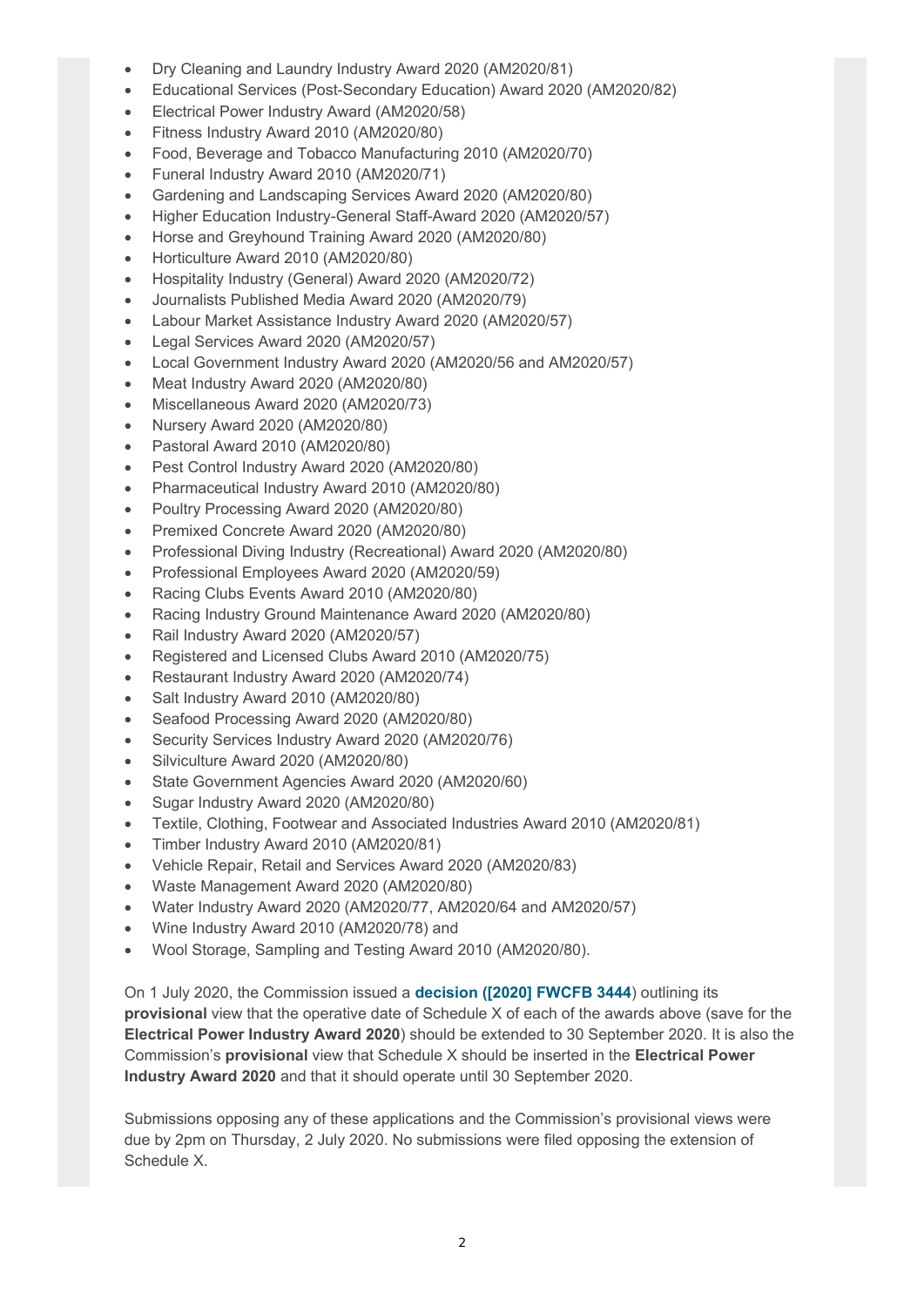A further **decision ([2020] FWCFB 3490)** was issued on 2 July 2020 confirming the provisional view and extending the operation of Schedule X in each of the relevant awards.

A submission was filed opposing the insertion of Schedule X into the **Electrical Power Industry Award 2020** and a hearing was held at 10am today, Friday, 3 July 2020.

# **Hospitality Industry (General) Award 2020**

#### **Hospitality Industry (General) Award 2020 (AM2020/35)**

On 29 June 2020, a Full Bench **granted an application ([2020] FWCFB 3405)** made by the Australian Hotels Association (AHA) to vary and extend the operation of Schedule J – Award Flexibility During the COVID-19 Pandemic in the **Hospitality Industry (General) Award 2020 until 27 September 2020**.

The modified Schedule J maintains some of the flexibilities available under the existing schedule and includes greater protections for employees. The main differences between the existing and modified schedules are:

- The modified schedule excludes employees employed by an employer that qualifies for the JobKeeper scheme.
- The modified schedule requires the employer to advise the employee in writing that the employer consents to arbitration.
- The modified schedule provides that a direction in relation to hours of work can only be given in certain circumstances (because the employee cannot be usefully employed for the employee's normal days or hours during the period of the direction because of changes to business attributable to due to COVID-19 or government initiatives to slow the transmission of COVID-19.) The direction must be given in writing and be reasonable in all the circumstances.
- The modified schedule includes some additional safeguards around annual leave.

# **Restaurant Industry Award 2020**

#### **Restaurant Industry Award 2020 (AM2020/36)**

On 29 June 2020, a Full Bench **granted an application ([2020] FWCFB 3401)** made by Restaurant & Catering Industrial to vary and extend the operation of Schedule I – Award Flexibility During the COVID-19 Pandemic in the **Restaurant Industry Award 2020 until 27 September 2020**.

The modified Schedule I maintains some of the flexibilities available under the existing schedule and includes greater protections for employees. The main differences between the existing and modified schedules are:

- The modified schedule excludes employees employed by an employer that qualifies for the JobKeeper scheme.
- The modified schedule requires the employer to advise the employee in writing that the employer consents to arbitration.
- The modified schedule provides that a direction in relation to hours of work can only be given in certain circumstances (because the employee cannot be usefully employed due to COVID, the direction is reasonable and given in writing).
- The modified schedule includes some additional safeguards around annual leave.
- The modified schedules does not include the close down provisions at clause I.2.4 of the existing schedule.